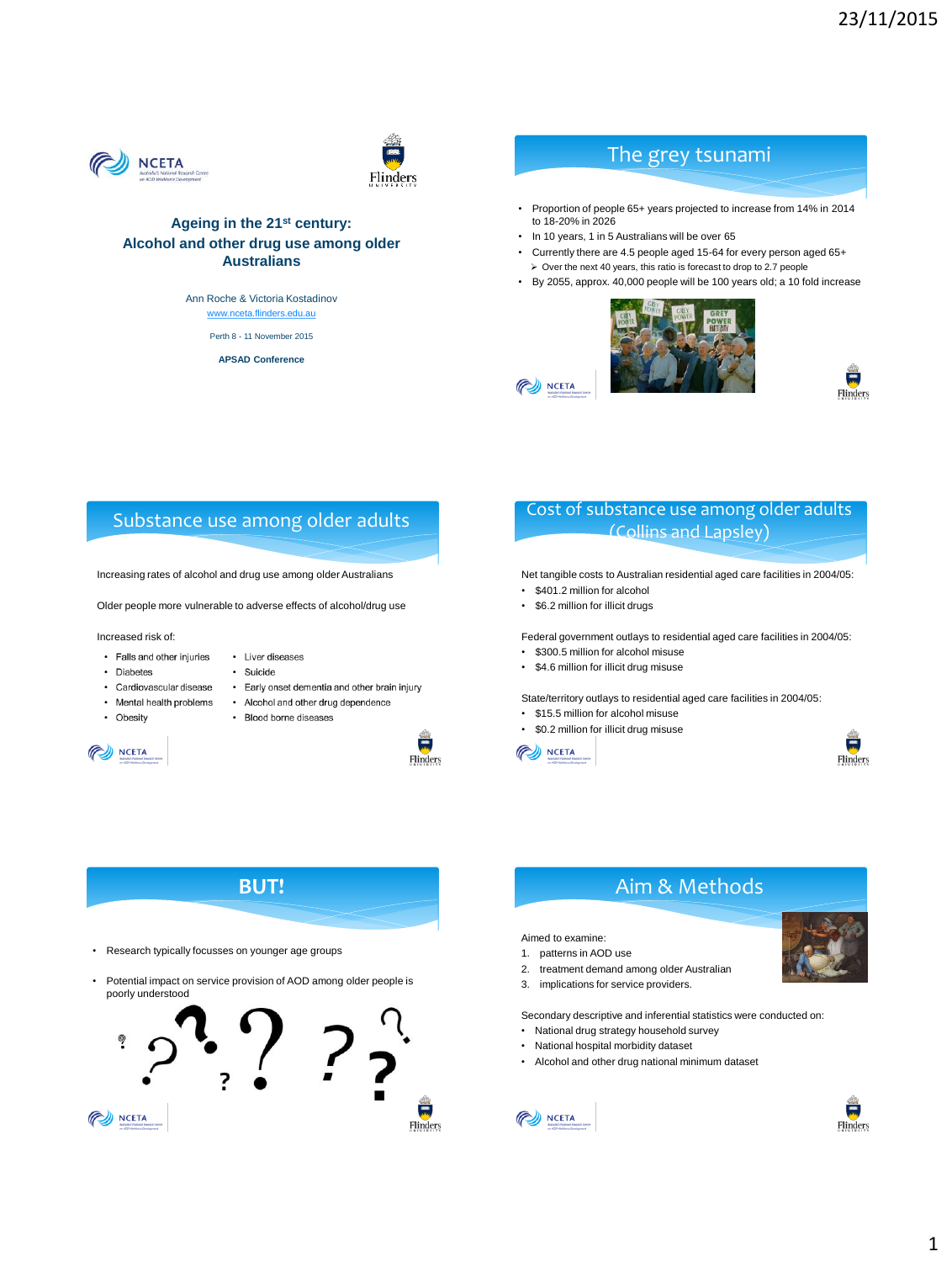|                   | Alcohol treatment 60+ year olds |                |                                                                    |                   |                |                                                                                                                                                                |                |                |                |                   |                |
|-------------------|---------------------------------|----------------|--------------------------------------------------------------------|-------------------|----------------|----------------------------------------------------------------------------------------------------------------------------------------------------------------|----------------|----------------|----------------|-------------------|----------------|
|                   |                                 |                | Treatment episodes where alcohol was the principal drug of concern |                   |                |                                                                                                                                                                |                |                |                |                   |                |
|                   | $2002 -$<br>03                  | $2003 -$<br>04 | $2004 -$<br>05                                                     | $2005 -$<br>06    | $2006 -$<br>07 | $2007 -$<br>08                                                                                                                                                 | $2008 -$<br>09 | $2009 -$<br>10 | $2010 -$<br>11 | $2011 -$<br>12    | $2012 -$<br>13 |
| N                 | 1.975                           | 2,051          |                                                                    | 2,210 2,252 2,441 |                | 3,139                                                                                                                                                          | 3,067          | 3,499          |                | 3,607 3,935 3,693 |                |
| $\boldsymbol{\%}$ | 82.0                            | 82.3           | 81.1                                                               | 81.3              | 83.8           | 83.5                                                                                                                                                           | 83.1           | 84.7           | 80.6           | 82.7              | 79.6           |
|                   |                                 |                |                                                                    |                   |                | Source: Australian Institute of Health and Welfare (AIHW).<br>2002/03 - 2012/13 Alcohol and Other Drug Treatment Services<br>(NCETA secondary analysis, 2015). |                |                |                |                   |                |
|                   | w. 4/20 Min 44 year Development |                |                                                                    |                   |                |                                                                                                                                                                |                |                |                |                   |                |

|                          |                                                | <b>Alcohol consumption</b>                                                                                |       |  |
|--------------------------|------------------------------------------------|-----------------------------------------------------------------------------------------------------------|-------|--|
|                          |                                                |                                                                                                           |       |  |
|                          |                                                | 2001                                                                                                      | 2013  |  |
|                          |                                                | Lifetime risky drinkers                                                                                   |       |  |
| 60-69 years*             |                                                | 15.5%                                                                                                     | 18.6% |  |
| 70+ years*               |                                                | 12.4%                                                                                                     | 10.1% |  |
| 60+ years                |                                                | 14.0%                                                                                                     | 14.7% |  |
| 12+ years*               |                                                | 20.5%                                                                                                     | 17.6% |  |
|                          |                                                | <b>Single occasion risky drinkers</b>                                                                     |       |  |
| $60-69$ years*           |                                                | 12.5%                                                                                                     | 16.3% |  |
| $70+years*$              |                                                | 7.5%                                                                                                      | 6.3%  |  |
| 60+ years*               |                                                | 10.0%                                                                                                     | 11.7% |  |
| 12+ years*               |                                                | 29.2%                                                                                                     | 25.7% |  |
| on 400 Moddays Sportsman | * Significant difference between years (p<.05) | Source: 2001 & 2013 National Drug Strategy Household Survey (NDSHS).<br>(NCETA secondary analysis, 2015). |       |  |







# Typology of older users

| <b>Maintainers:</b> | Have continued their previously unproblematic use into older age<br>but age-related changes (metabolic, co-morbidities, other<br>medicines) result in increased harms later in life (Nicholas and Roche, 2014) |
|---------------------|----------------------------------------------------------------------------------------------------------------------------------------------------------------------------------------------------------------|
| Survivors:          | Early onset users who have a long history of substance use<br>problems which persist into older age and often have resultant co-<br>morbidities (Gossop, 2008)                                                 |
| <b>Reactors:</b>    | Late onset users whose problem use begins in their 50s or 60s<br>and is often associated with stressful events (e.g., bereavement,<br>retirement, marital breakdown or social isolation) (Gossop, 2008)        |
|                     |                                                                                                                                                                                                                |